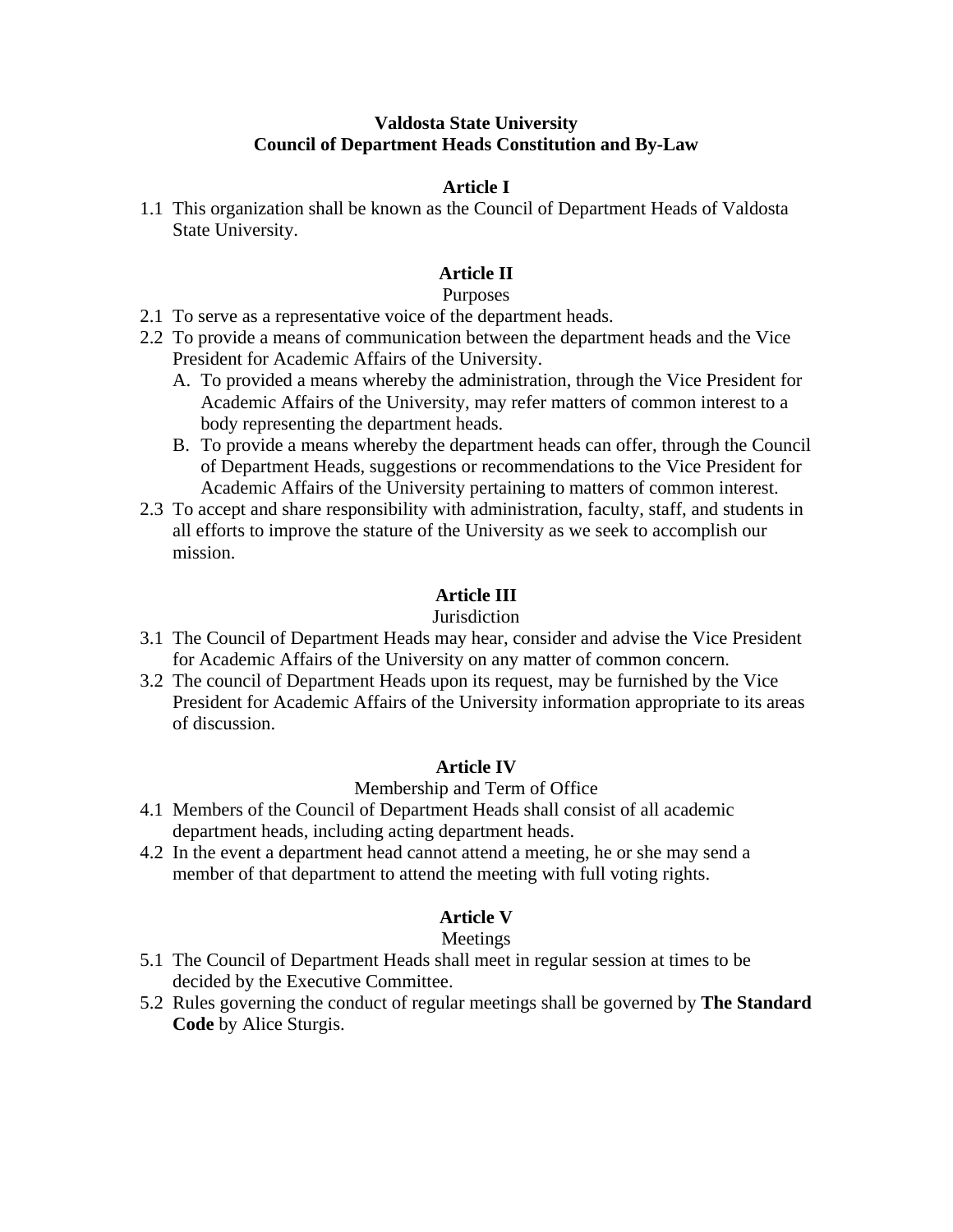# **Article VI**

## Officers

- 6.1 Officers of the Council of Department Heads shall be the Chair, the Vice Chair, the Secretary, and the Liaison to the Faculty Senate. The officers of the Council of Department Heads shall be elected in accordance with the By-Laws.
- 6.2 The officers of the Council of Department Heads shall discharge their duties as stipulated in the By-Laws.
- 6.3 Elected officers shall be from departments that collectively represent at least two of the standing schools, divisions, or colleges of the University.

# **Article VII**

## Executive Committee

- 7.1 The Executive Committee of the Council of Department Heads shall consist of the chair, the Vice Chair, the Secretary, the Immediate Past Chair, and the Department Head Liaison to the Faculty Senate.
- 7.2 The duties and responsibilities of the Executive Committee shall be as stipulated in the By-Laws.

## **Article VIII**

#### Elections

8.1 Officers of the Council of Department Heads shall be elected at the last regular meeting in the spring semester of each academic year. A majority vote of those in attendance is required to elect each officer. If a simple majority is not achieved, the candidate with the lowest number of votes will be removed from the ballot.

# **Article IX**

#### **Committees**

9.1 Ad Hoc committees of the Council of Department Heads may be appointed by the Chair.

## **Article X**

#### Amendments

10.1 Any proposal to amend, alter or repeal the provisions of this Constitution shall be approved with a simple majority vote of the members in attendance at a regularly scheduled meeting of the Council of Department Heads if the Proposed change has been circulated at least two weeks prior to the meeting at which the vote is taken. Proposed changes from the floor at a meeting will require a two-thirds majority of those present and voting.

## **Article XI**

#### Interpretation

11.1 Provisions of this Constitution and By-Laws, whenever unclear, ambiguous, or indefinite, shall be subject to interpretation by a simple majority vote of the total Council of Department Heads.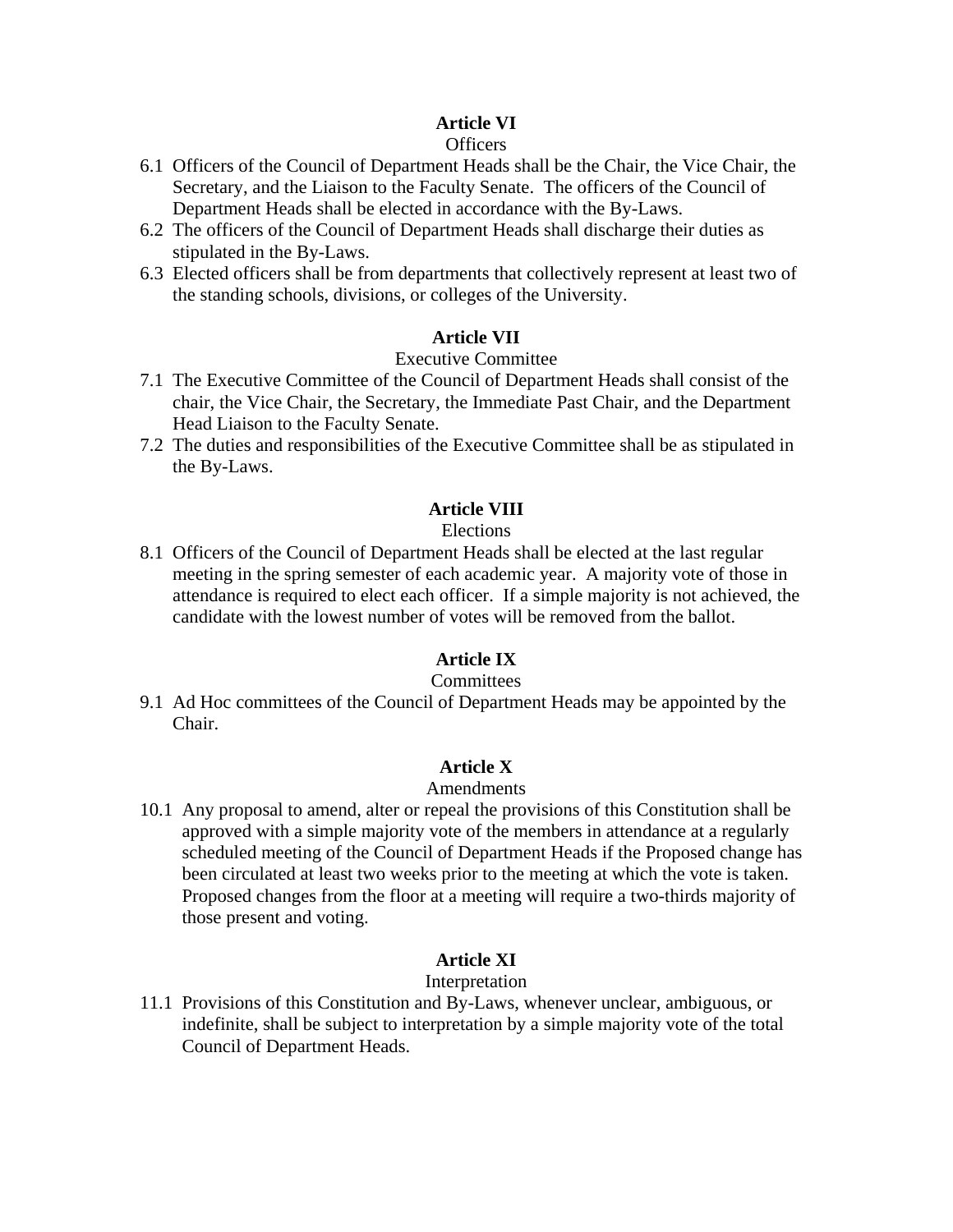# **By-Laws Article I**  Officers

Section I. Duties of Officers

# I.I.1 The Chair Shall

- A. Preside a meetings of the Executive Committee;
- B. Select the time and place of meeting of the Council of Department Heads and notify department heads;
- C. Preside a meetings of the Council of Department Heads;
- D. Appoint the members of the Ad Hoc Committees of the Council of Department Heads;
- E. State clearly each issue being voted on before the vote is taken and announce to the Council of Department Heads the results of the vote;
- F. Transmit to the Vice President for Academic Affairs of the University all Recommendations approved by the Council of Department Heads.
- G. Serve as representative to the University Council
- I.I.2 The Vice Chair shall
	- A. Serve as a member of the Executive Committee;
	- B. Assume, in the absence of the chair, the duties of the Chair;
	- C. Become the Chair should the position become vacant, and
	- D. Serve as Parliamentarian at all regular meetings.
- I.I.3 The Secretary shall
	- A. Serve as a member of the Executive Committee;
	- B. Keep clear and accurate records of the transactions of the Council of Department Heads;
	- C. Be responsible for reproducing and distributing the minutes of each meeting of The Council of Department Heads within one week after each meeting;
	- D. Carry on the necessary correspondence of the Council of Department Heads, and
	- E. Tabulate and record the results of all votes of the Council of Department Heads, and
	- F. Record the names of the members present at each regular meeting of the Council of Department Heads.
- I.I.4 The Liaison to the Faculty Senate shall:
	- A. Represent the Council of Department Heads in a non-voting capacity at all meetings of the Faculty Senate
	- B. Report on the meetings of the Faculty Senate to the Council of Department Heads.